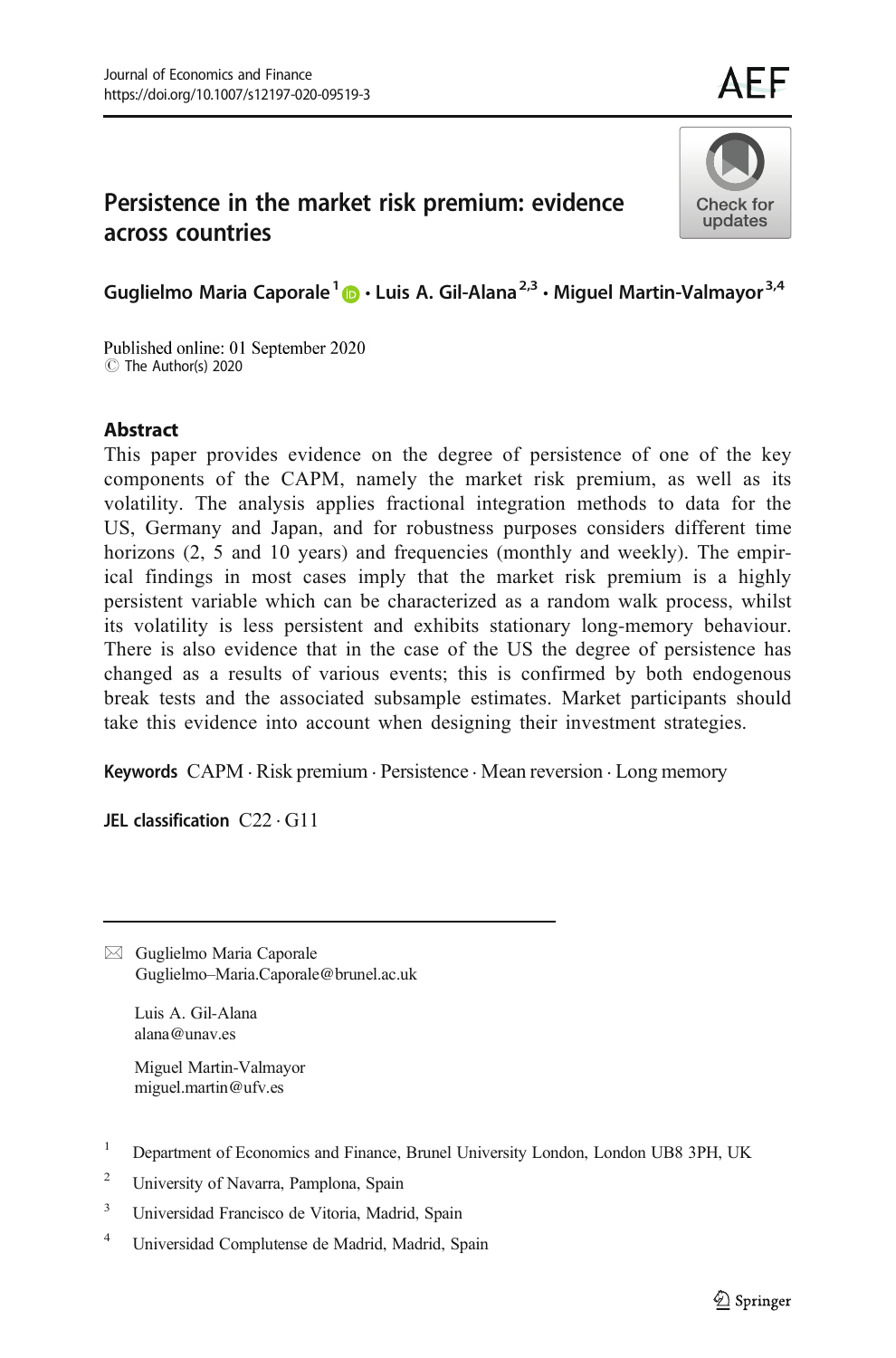### 1 Introduction

The capital asset pricing model (CAPM), in particular its one-factor version, has been for decades the most commonly used framework to analyse the relationship between risk and return. For instance, Fama and MacBeth ([1973](#page-13-0)) estimated this model for NYSE stocks and found a positive relationship between average return and market volatility in the period 1926–1968. The standard approach to calculating the cost of equity is also based on the CAPM (Fernandez [2015](#page-13-0)): in a survey of the Association for Financial Professionals (AFP) 90% of the respondents said that they use the CAPM for estimating the cost of capital and making investment decisions (Jacobs and Shivdasani [2012\)](#page-13-0).

This paper focuses on a key component of the CAPM, namely the market risk premium (MRP), which is defined as the difference between the expected return on a market portfolio and the risk-free rate, and is also the slope of the security market line (SML), a graphical representation of the CAPM. The aim of the analysis is to provide evidence about some of its statistical properties as well as those of its volatility, in particular their degree of persistence, by applying fractional integration techniques to a set of data from the US, Germany and Japan, namely the biggest economies in America, Europe and Asia respectively in terms of nominal GDP over most of the time period considered in our study. The tests are carried out at different frequencies (weekly and monthly) and over different time horizons (2, 5, and 10 years) in order to check the robustness of the findings. The possible existence of breaks and changes in persistence is then investigated in the case of the US.

The layout of the paper is the following: Section 2 reviews the relevant literature; Section 3 describes the data and the econometric framework; Section 4 discusses the empirical findings; Section 5 offers some concluding remarks.

# 2 Literature review

The market risk premium is a key parameter in the context of the CAPM. According to the previously mentioned AFP survey, about 49% of companies base their investment strategy on an estimated value between 5% and 6%, 23% of them on a value between 3% and 4%, and 17% of them on a value of 7% or greater. As pointed out by Fernandez et al. ([2019](#page-13-0)) and Damodaran ([2018](#page-13-0)), the term equity risk premium can be used for different concepts, specifically:

1. The Historical Equity Premium (HEP), defined as the historical return differential between stocks and government bonds. Dimson et al. ([2006](#page-13-0)) analysed it for 17 countries over 106 years and estimated an average value of approximately 4.5–5%, which is lower than the typical estimates reported in textbooks (e.g., 7.1% in the US according to Ross et al. ([2010](#page-13-0)), but still too high to be consistent with reasonable risk aversion levels. This is known as the equity premium puzzle (Mehra and Prescott [1985](#page-13-0)); standard asset-pricing models have been expanded in the more recent literature in an attempt to explain it (e.g., Siegel [2017\)](#page-14-0) .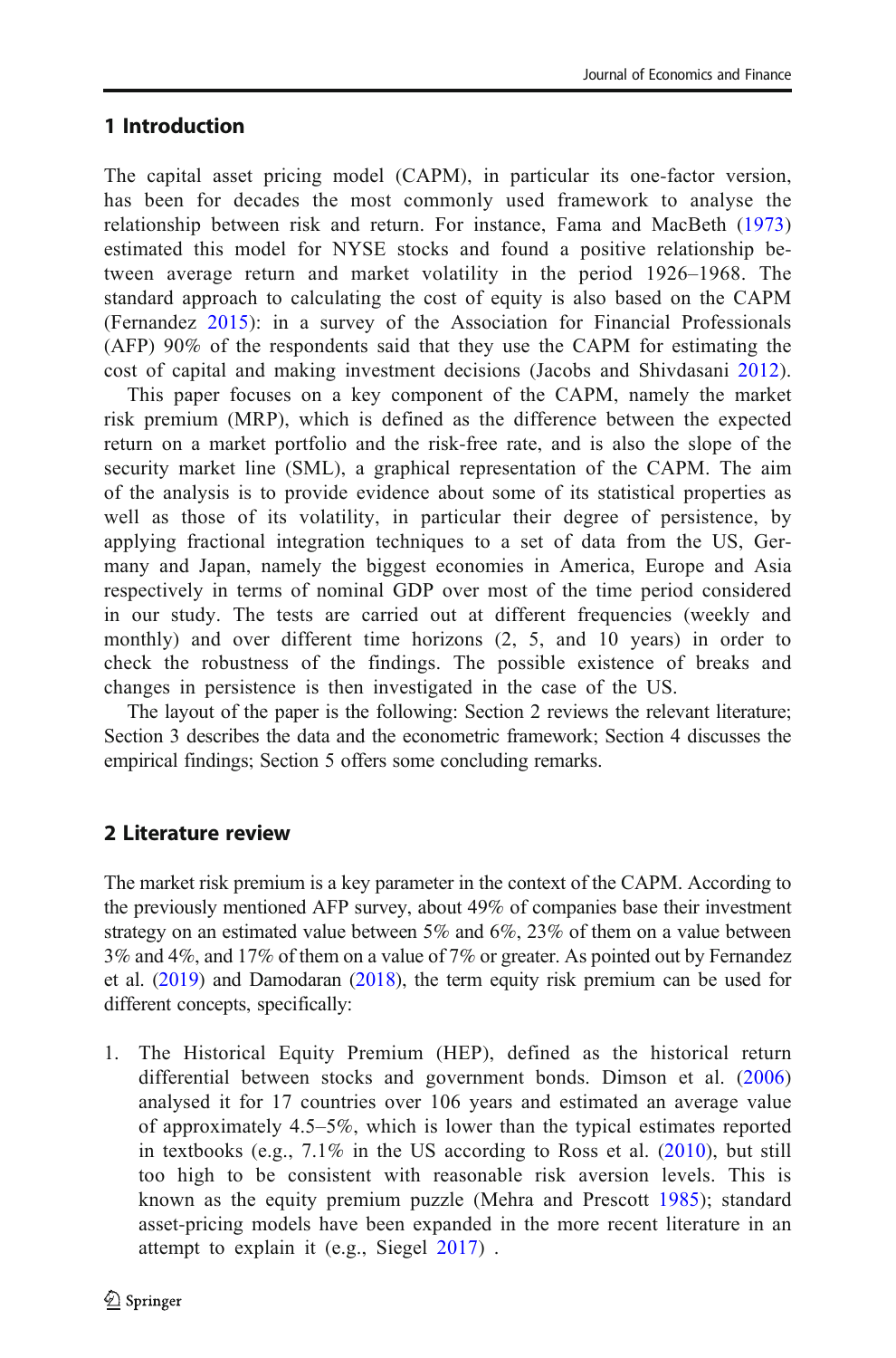- 2. The Expected Equity Premium  $(EEP)$ ,<sup>1</sup> namely the expected return differential between stocks and government bonds. Expectations are usually calculated using surveys, such as those carried out by: Fernandez et al. [\(2019\)](#page-13-0) for the period 2008– 2018 for over 500 companies and professionals estimating a EEP of 5.4% - 5.7% in the US; Graham and Harvey ([2018](#page-13-0)) for the period 2000–2018 among SP500 Chief Financial Officers (CFOs), obtaining an average EEP of 4.42% in the US; Welch ([2008\)](#page-14-0) with more than 400 answers from finance and economics professors, estimating an average EEP of 6% in the US.
- 3. The Implied Equity Premium (IEP), namely the required equity premium according to an asset pricing model. In particular, it can be calculated in the context of a traditional dividend valuation model (Gordon [1962](#page-13-0)) by discounting future dividends and expected growth, or within a general cash flow discount model by discounting the expected shareholder cashflows (DCFs). For instance, Fama and French [\(2002\)](#page-13-0) estimated the IEP for the period 1951–2000 to be in the range 2.55%–4.32% (much higher than the estimated HEP of 7.43%). Damodaran ([2018](#page-13-0)) calculated a value of 5.08% for the US (4.16% on average over the period 1960– 2017) using the expected 5-year dividends including buybacks for the S&P500 index. He also proposed an alternative method based on country default spreads and equity market volatility, which yielded an estimated IEP of 5.3%. An investment house such as KPMG calculated an IEP of 5.75% in 2019 for the US by using general DCF models combining historical equity returns and the current IEP (Groenendijk et al. [2019\)](#page-13-0).

Damodaran [\(2018\)](#page-13-0) concluded that IEP outperforms HEP in terms of predictive power for the risk premium. Fama and French [\(2002\)](#page-13-0) advocated using the dividend growth model. Jacquier et al. ([2005](#page-13-0)) argued that a historical geometric average, lower than the arithmetic average, is a more suitable measure of the equity premium. Levi and Welch  $(2017)$  concluded that over 20-year time horizons the equity premium is in the 5%–7% range. It is noteworthy that using consensus premia obtained by averaging across different approaches might not be good practice as these might vary considerably in terms of their accuracy (Damodaran [2018](#page-13-0)).

As for forecasting the equity premium, Hsiao and Wan ([2011\)](#page-13-0) compared different methods and concluded that rolling windows produce more accurate forecasts than constant parameter models. Bollerslev et al. [\(2013\)](#page-13-0) analysed intraday data for the S&P500 and the VIX volatility index and found that the realized volatilities are best described by long memory fractional integrated processes and that there is return predictability in a fractionally cointegrated vector autoregression model (CFVAR) including returns and two variance measures proxies.

Finally, Chang-Jin et al. ([2004](#page-13-0)) found a positive relationship between stock market volatility and the equity premium, which is supported by a negative and significant volatility feedback effect; Chan and Feng [\(2008\)](#page-13-0) estimated significant jumps in risk premia in the DAX, DJIA, FTSE, Nikkei, and S&P500 indices in response to news, and

<sup>&</sup>lt;sup>1</sup> Fernandez [\(2019](#page-13-0)) differentiates between the Expected (EEP) and the Required Equity Premium (REP), the latter being the premium over the risk-free rate required by an investor which should be used for calculating the required return to equity. However, in practice, the REP is the same as the EEP (Campbell [2007](#page-13-0)), and indeed the CAPM assumes that they are (Fernandez [2019](#page-13-0)).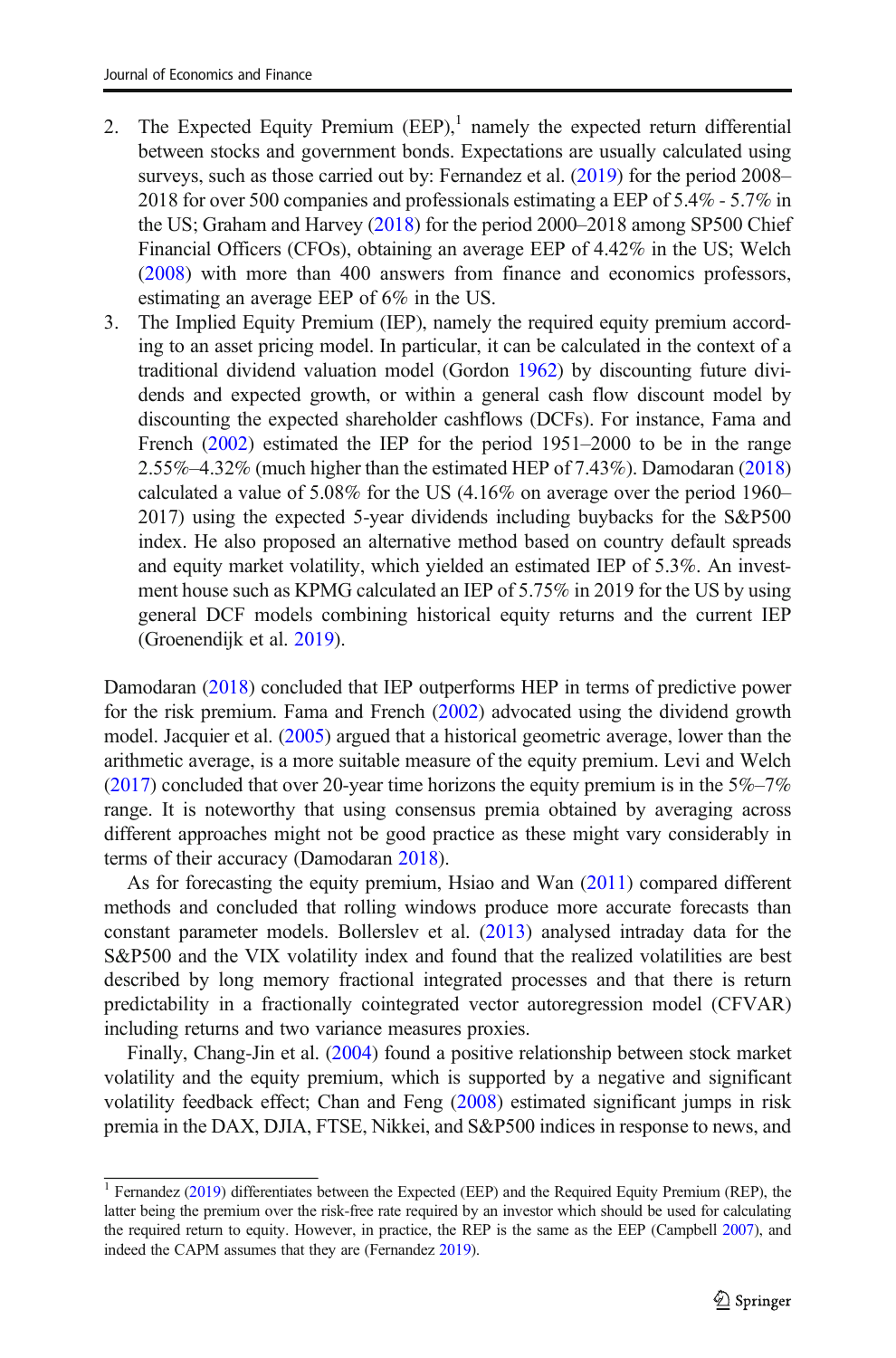<span id="page-3-0"></span>showed that ignoring the long-memory feature in volatility dynamics might lead to invalid rejections of time-varying risk premia.

Concerning the persistence of the MRP, Dimson et al. [\(2006\)](#page-13-0) found evidence that US HEPs were lower than frequently quoted historical averages, and concluded that their performance cannot contribute to forward-looking equity premia because of its lack of persistence. Other authors tried to estimate the MRP with persistent proxies; for instance, Azeredo ([2014](#page-13-0)) searched for the mechanisms determining the behaviour of the equity premium under persistent consumption growth, and Chang-Jin et al. ([2004](#page-13-0)) investigated the relationship between stock market volatility and the equity premium. Finally, Andersen et al. [\(2006\)](#page-13-0) studied the persistence and predictability of the realized betas rather than the MRP.

#### 3 Data and methodology

We calculate the Historical Equity Premium (HEP) as the difference between the yield on 2, 5 and 10-year government bonds and the stock market return over the corresponding time horizon at both the weekly and the monthly frequency. Specifically, we use the following series: for the US, Treasury bond yields and S&P500 returns; for Germany, Bund yields and DAX returns; for Japan, Japanese Government Bond (JGB) yields and NIKKEI returns. The data sources are, respectively, the St. Louis Fed, the ECB Statistical Data Warehouse, and the Bloomberg and Reuters-Eikon databases. The exact sample period and some descriptive statistics for each of the computed series are

| <b>Series</b>      | Country        | Max.  | Min.     | Avg.    | St.Dev. | Vol. coef. | First Obs. | N. Obs. |
|--------------------|----------------|-------|----------|---------|---------|------------|------------|---------|
| 10 years (weekly)  | <b>GERMANY</b> | 9.15  | $-8.83$  | 1.79    | 4.30    | 2.40       | 11/99      | 522     |
|                    | <b>JAPAN</b>   | 10.36 | $-8.37$  | 0.47    | 4.26    | 9.13       | 12/99      | 520     |
|                    | <b>USA</b>     | 12.29 | $-11.34$ | $-0.14$ | 4.02    | $-29.34$   | 1/62       | 499     |
| 10 years (monthly) | <b>GERMANY</b> | 11.49 | $-10.12$ | $-0.34$ | 4.94    | $-14.49$   | 1/60       | 595     |
|                    | <b>JAPAN</b>   | 11.89 | $-14.45$ | $-1.66$ | 6.65    | $-4.00$    | 3/72       | 453     |
|                    | <b>USA</b>     | 11.17 | $-10.36$ | $-0.13$ | 3.94    | $-31.52$   | 1/60       | 595     |
| 5 years (weekly)   | <b>GERMANY</b> | 20.02 | $-16.40$ | 3.62    | 8.01    | 2.21       | 11/99      | 783     |
|                    | <b>JAPAN</b>   | 20.61 | $-15.52$ | 3.34    | 9.70    | 2.90       | 12/99      | 782     |
|                    | <b>USA</b>     | 20.53 | $-15.06$ | 0.83    | 7.06    | 8.51       | 1/62       | 2760    |
| 5 years (monthly)  | <b>GERMANY</b> | 23.54 | $-18.52$ | 0.60    | 8.51    | 14.14      | 1/70       | 539     |
|                    | <b>JAPAN</b>   | 19.97 | $-21.48$ | $-1.65$ | 10.22   | $-6.19$    | 12/89      | 300     |
|                    | <b>USA</b>     | 18.35 | $-14.39$ | 0.83    | 7.05    | $-8.50$    | 1/62       | 635     |
| 2 years (weekly)   | <b>GERMANY</b> | 38.75 | $-41.77$ | 3.18    | 17.22   | 5.41       | 11/99      | 939     |
|                    | <b>JAPAN</b>   | 39.21 | $-36.99$ | 3.50    | 16.97   | 4.85       | 12/99      | 938     |
|                    | USA            | 38.09 | $-34.87$ | 3.58    | 11.49   | 3.21       | 6/76       | 2164    |
| 2 years (monthly)  | <b>GERMANY</b> | 49.10 | $-41.35$ | 2.18    | 15.38   | 7.06       | 1/70       | 575     |
|                    | <b>JAPAN</b>   | 21.10 | $-21.72$ | $-0.34$ | 10.16   | $-29.86$   | 1/90       | 336     |
|                    | <b>USA</b>     | 19.81 | $-11.12$ | 3.42    | 7.44    | 2.18       | 7/76       | 498     |

Table 1 Descriptive statistics for the market risk premium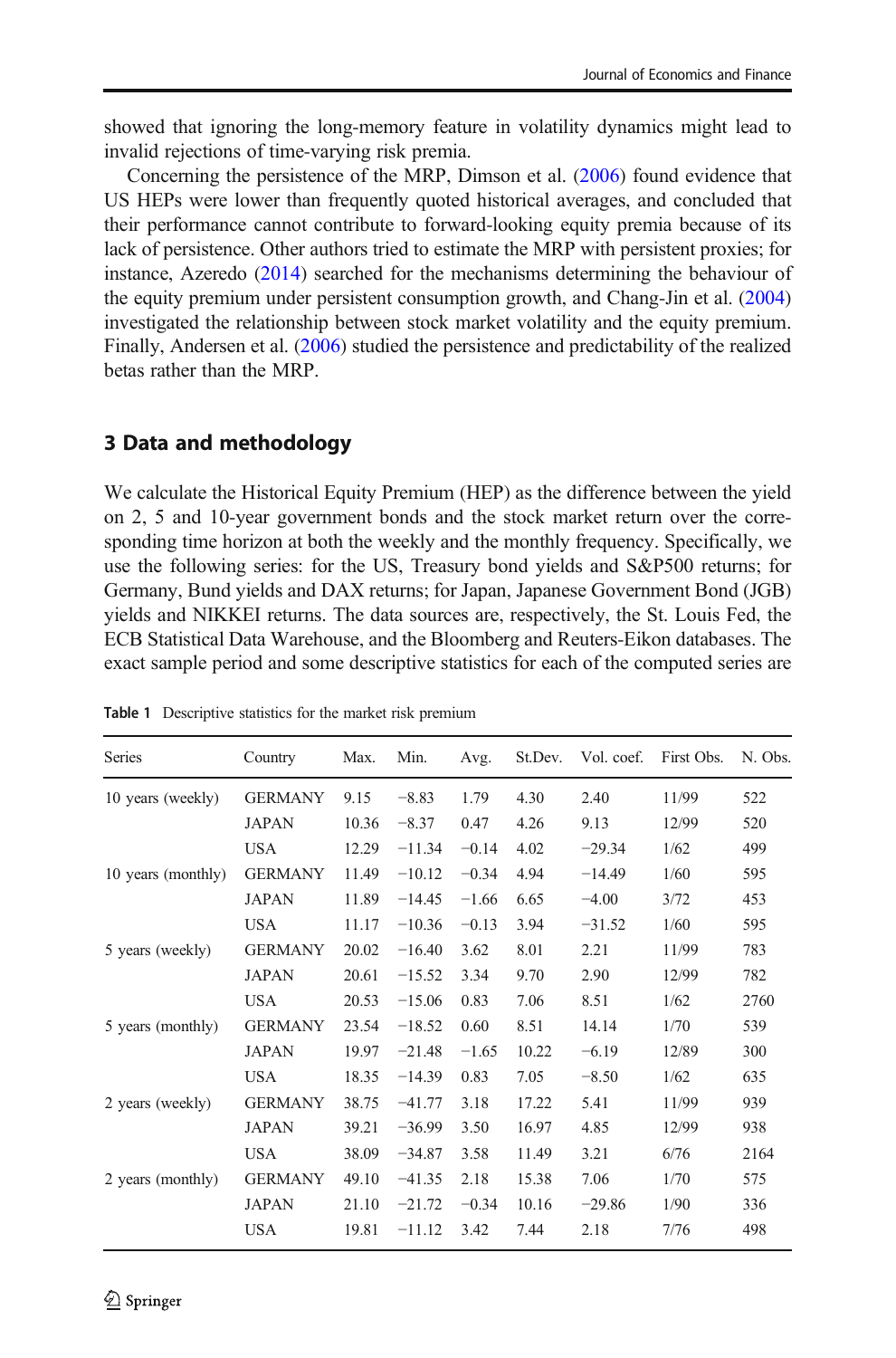a) 10y with monthly frequency



d) 5y with weekly frequency









Fig. 1 HRP over different time spans and at different frequencies. a 10y with monthly frequency. **b** 10y with weekly frequency. c 5y with monthly frequency. d 5y with weekly frequency. e 2y with monthly frequency. f 2y with weekly frequency

reported in Table [1;](#page-3-0) their plots over the time horizons and for the frequencies considered are displayed in Fig. 1. It can be seen that the risk premium tends to be less volatile when computed over a longer time span, regardless of the data frequency.

The persistence of these series is estimated using fractional integration methods allowing the order of integration (denoted by d) to take fractional as well as integer values. This is a more general and flexible approach that the standard one based on the I(0) versus I(1) dichotomy, and it encompasses a variety of cases, namely: shortmemory series  $(d=0)$ ; long-memory stationary series  $(0 < d < 0.5)$ ; mean-reverting nonstationary series  $(0.5 \le d < 1)$ ; unit roots  $(d = 1)$  or explosive patterns  $(d > 1)$ . The estimation of the differencing parameter is based on an approximation to the likelihood function (Whittle function) formulated in the frequency domain, and uses a simple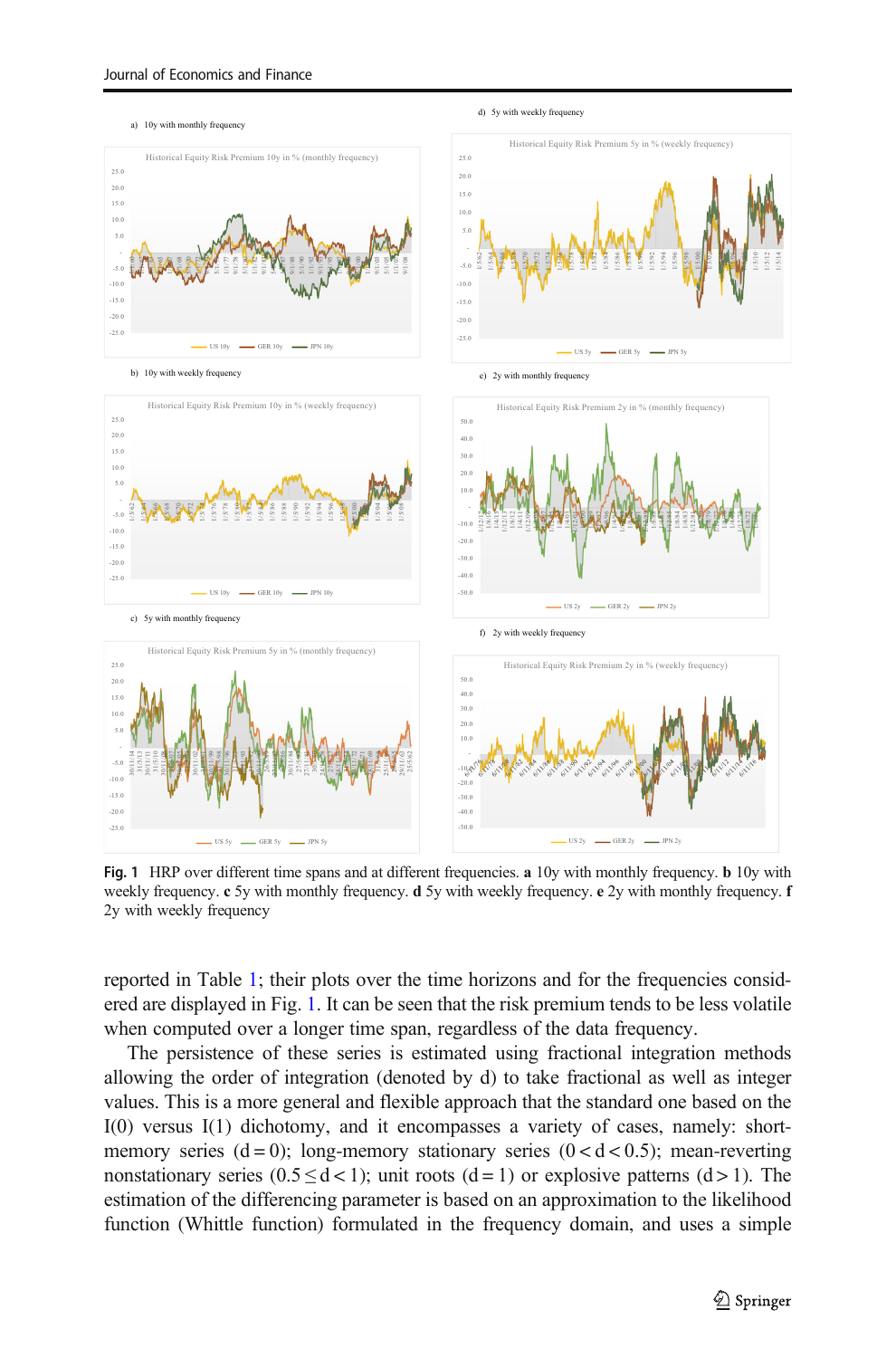<span id="page-5-0"></span>version of the tests of Robinson [\(1994\)](#page-13-0) to determine the confidence bands for the values of d.

Specifically, the following model is estimated:

$$
y_t = \alpha + \beta t + x_t + t = 1, 2, \dots,
$$
\n<sup>(1)</sup>

where  $\alpha$  and  $\beta$  are unknown coefficients (a constant and a time trend coefficient), and  $x_t$  is assumed to be integrated of order d, i.e.,

$$
(1-L)^{d}x_{t} = u_{t}, \quad t = 0, \pm 1, \ \ldots,
$$
 (2)

where d can be any real value, L is the lag-operator  $(Lx_t = x_{t-1})$  and  $u_t$  is an I(0) series, defined for our purposes as a covariance (or second-order) stationary process with a spectral density function that is positive and finite at the zero frequency. The fractional differencing parameter d measures the persistence of the series and is estimated for both the market risk premium and its volatility (proxied by the squared first differences) over the different time horizons and for the different frequencies considered.



Fig. 2 Relationship between long-term HRP and Risk free yield for different countries and periods. a US for periods 1960–2009 and 1990–2009. b Germany for periods 1960–2009 and 1990–2009. c Japan for periods 1972–2009 and 1990–2009

b) Germany for periods 1960-2009 and 1990-2009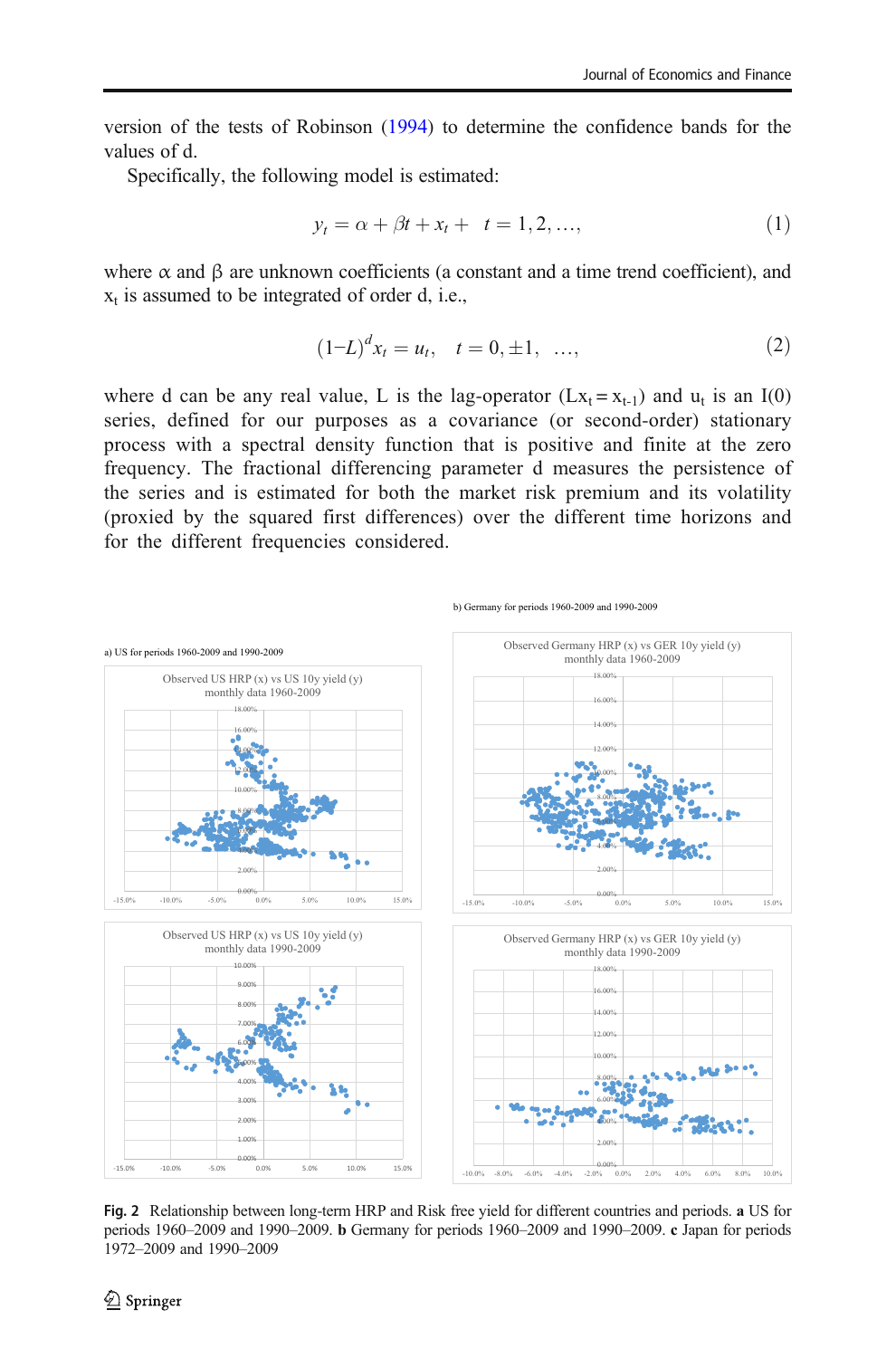

#### c) Japan for periods 1972-2009 and 1990-2009





# 4 Empirical results

Figure [2a, b and c](#page-5-0) summarize the different patterns between US, Germany and Japan for the observed historical long-term (10y) equity premiums with monthly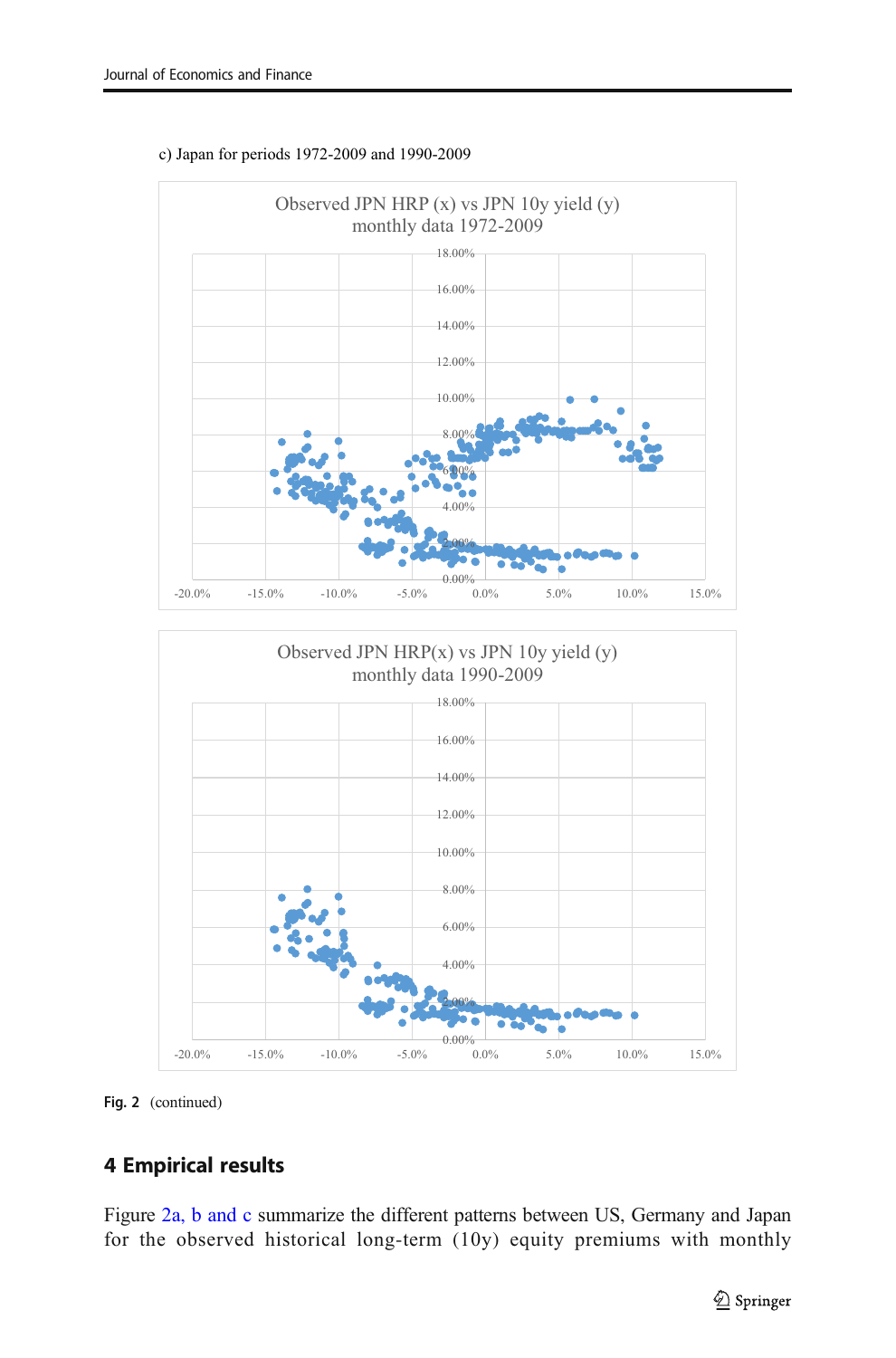

#### a) US Observed mid-term HRP premiums

b) Germany observed mid-term HRP premiums

#### c) Japan observed mid-term HRP premiums



Fig. 3 Relationship between mid-term HRP and Risk free yield for different countries and periods. a US Observed mid-term HRP premiums. b Germany observed mid-term HRP premiums. c Japan observed midterm HRP premiums

observations. It looks that there is not a single pattern between different countries, however, in recent times (after 1990s) the probability of a positive premium increases over previous periods (after 1960s). This issue has no direct relationship with high or low sovereign interest rate environments.

In addition, Fig. 3a, b and c show similar behavior between the long-term (10y) and medium term (5y) historical equity premium. Thus, length of a project looks not a determinant driver for the observed equity premium.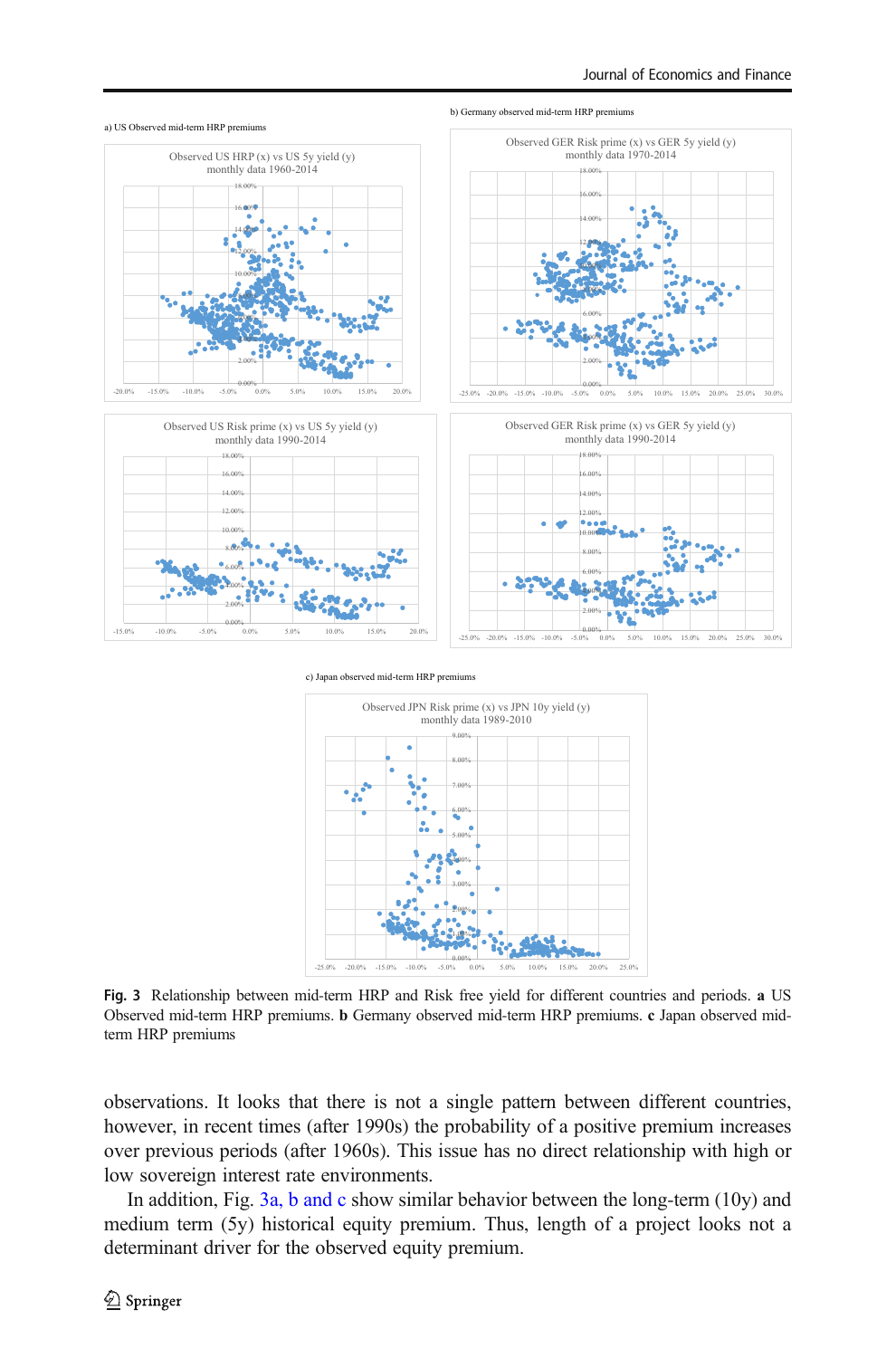| Series             | Country        | No deterministic terms | An intercept     | An intercept and a linear trend |
|--------------------|----------------|------------------------|------------------|---------------------------------|
| 10 years (weekly)  | <b>GERMANY</b> | 0.96(0.91, 1.02)       | 0.94(0.88, 1.00) | 0.94(0.88, 1.00)                |
|                    | <b>JAPAN</b>   | 0.97(0.91, 1.03)       | 0.99(0.93, 1.05) | 0.99(0.93, 1.05)                |
|                    | <b>USA</b>     | 0.98(0.96, 1.01)       | 0.98(0.96, 1.01) | 0.98(0.96, 1.01)                |
| 10 years (monthly) | <b>GERMANY</b> | 1.00(0.95, 1.08)       | 0.99(0.94, 1.06) | 0.99(0.94, 1.06)                |
|                    | <b>JAPAN</b>   | 1.01(0.95, 1.09)       | 1.01(0.95, 1.09) | 1.01(0.95, 1.09)                |
|                    | <b>USA</b>     | 1.18(1.11, 1.27)       | 1.18(1.11, 1.27) | 1.18(1.11, 1.27)                |
| 5 years (weekly)   | <b>GERMANY</b> | 1.03(0.98, 1.08)       | 1.02(0.97, 1.07) | 1.02(0.97, 1.07)                |
|                    | <b>JAPAN</b>   | 1.03(0.98, 1.08)       | 1.03(0.98, 1.08) | 1.03(0.98, 1.08)                |
|                    | <b>USA</b>     | 0.99(0.96, 1.02)       | 0.99(0.96, 1.02) | 0.99(0.96, 1.02)                |
| 5 years (monthly)  | <b>GERMANY</b> | 1.06(1.00, 1.13)       | 1.08(1.02, 1.15) | 1.08(1.02, 1.15)                |
|                    | <b>JAPAN</b>   | 1.08(1.00, 1.18)       | 1.09(1.01, 1.19) | 1.09(1.01, 1.19)                |
|                    | <b>USA</b>     | 1.17(1.11, 1.25)       | 1.17(1.11, 1.25) | 1.17(1.11, 1.25)                |
| 2 years (weekly)   | <b>GERMANY</b> | 0.98(0.94, 1.03)       | 0.98(0.94, 1.02) | 0.98(0.94, 1.02)                |
|                    | <b>JAPAN</b>   | 1.01(0.97, 1.07)       | 1.01(0.97, 1.06) | 1.01(0.97, 1.06)                |
|                    | <b>USA</b>     | 0.97(0.94, 1.01)       | 0.97(0.94, 1.00) | 0.97(0.94, 1.00)                |
| 2 years (monthly)  | <b>GERMANY</b> | 1.01(0.95, 1.07)       | 1.02(0.96, 1.08) | 1.02(0.96, 1.08)                |
|                    | <b>JAPAN</b>   | 1.05(0.98, 1.14)       | 1.04(0.96, 1.14) | 1.04(0.96, 1.14)                |
|                    | <b>USA</b>     | 1.15(1.07, 1.24)       | 1.15(1.07, 1.24) | 1.15(1.07, 1.24)                |

<span id="page-8-0"></span>Table 2 Estimates of d under the assumption of white noise residuals

In bold, the selected specification on the basis of the significance of the estimated coefficients. In parenthesis, the 95% confidence bands for the values of d

| Series             | Country        | No deterministic terms | An intercept     | An intercept and a linear trend |
|--------------------|----------------|------------------------|------------------|---------------------------------|
| 10 years (weekly)  | <b>GERMANY</b> | 0.97(0.89, 1.05)       | 0.93(0.85, 1.01) | 0.93(0.85, 1.01)                |
|                    | <b>JAPAN</b>   | 0.98(0.90, 1.10)       | 1.02(0.94, 1.13) | 1.02(0.94, 1.13)                |
|                    | <b>USA</b>     | 1.04(0.99, 1.08)       | 1.04(0.99, 1.08) | 1.04(0.99, 1.08)                |
| 10 years (monthly) | <b>GERMANY</b> | 0.99(0.89, 1.10)       | 0.98(0.89, 1.09) | 0.98(0.89, 1.09)                |
|                    | <b>JAPAN</b>   | 0.94(0.87, 1.03)       | 0.94(0.87, 1.04) | 0.94(0.87, 1.04)                |
|                    | <b>USA</b>     | 0.97(0.88, 1.05)       | 0.97(0.88, 1.07) | 0.97(0.88, 1.07)                |
| 5 years (weekly)   | <b>GERMANY</b> | 1.04(0.97, 1.13)       | 1.05(0.98, 1.13) | 1.05(0.98, 1.13)                |
|                    | <b>JAPAN</b>   | 1.06(0.99, 1.14)       | 1.05(0.98, 1.13) | 1.05(0.98, 1.13)                |
|                    | <b>USA</b>     | 1.03(0.98, 1.08)       | 1.03(0.98, 1.08) | 1.03(0.98, 1.08)                |
| 5 years (monthly)  | <b>GERMANY</b> | 1.04(0.94, 1.19)       | 1.07(0.97, 1.21) | 1.07(0.97, 1.22)                |
|                    | <b>JAPAN</b>   | 0.97(0.85, 1.14)       | 0.99(0.87, 1.16) | 0.99(0.87, 1.16)                |
|                    | <b>USA</b>     | 1.01(0.91, 1.12)       | 1.00(0.91, 1.12) | 1.00(0.91, 1.12)                |
| 2 years (weekly)   | <b>GERMANY</b> | 1.05(0.98, 1.13)       | 1.04(0.97, 1.12) | 1.04(0.97, 1.12)                |
|                    | <b>JAPAN</b>   | 1.01(0.94, 1.09)       | 1.01(0.94, 1.08) | 1.01(0.94, 1.08)                |
|                    | <b>USA</b>     | 1.00(0.96, 1.06)       | 1.01(0.96, 1.07) | 1.01(0.96, 1.07)                |
| 2 years (monthly)  | <b>GERMANY</b> | 1.03(0.91, 1.15)       | 1.03(0.91, 1.15) | 1.03(0.91, 1.15)                |
|                    | <b>JAPAN</b>   | 1.01(0.89, 1.18)       | 1.03(0.91, 1.19) | 1.03(0.91, 1.19)                |
|                    | <b>USA</b>     | 0.96(0.87, 1.08)       | 0.96(0.86, 1.08) | 0.96(0.86, 1.08)                |
|                    |                |                        |                  |                                 |

Table 3 Estimates of d under the assumption of autocorrelated (Bloomfield) residuals

In bold, the selected specification on the basis of the significance of the estimated coefficients. In parenthesis, the 95% confidence bands for the values of d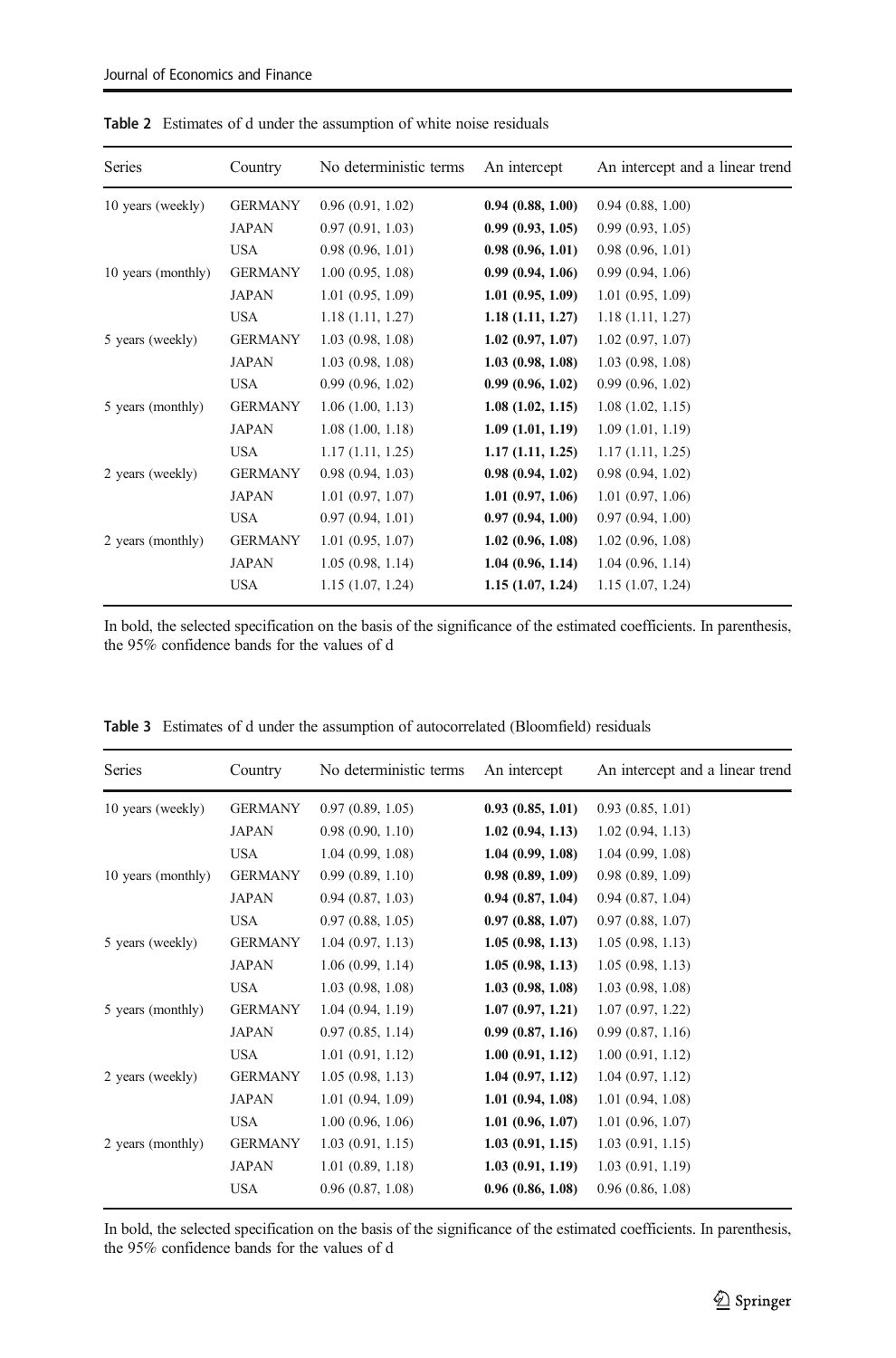| <b>Series</b>      | Country        | No deterministic terms An intercept | An intercept and a linear trend             |
|--------------------|----------------|-------------------------------------|---------------------------------------------|
| 10 years (weekly)  | <b>GERMANY</b> | 0.19(0.15, 0.25)                    | <b>0.19 (0.15, 0.25)</b> 0.19 (0.15, 0.25)  |
|                    | <b>JAPAN</b>   | 0.19(0.13, 0.25)                    | <b>0.19 (0.14, 0.25)</b> 0.19 (0.13, 0.25)  |
|                    | <b>USA</b>     | 0.22(0.19, 0.25)                    | $0.22$ $(0.19, 0.25)$ $0.21$ $(0.19, 0.25)$ |
| 10 years (monthly) | GERMANY        | 0.11(0.06, 0.16)                    | <b>0.11 (0.06, 0.17)</b> 0.10 (0.05, 0.16)  |
|                    | <b>JAPAN</b>   | 0.17(0.11, 0.24)                    | <b>0.17 (0.11, 0.24)</b> 0.17 (0.11, 0.24)  |
|                    | <b>USA</b>     | 0.21(0.15, 0.27)                    | 0.21 (0.15, 0.27) 0.20 (0.15, 0.27)         |
| 5 years (weekly)   | <b>GERMANY</b> | 0.18(0.14, 0.22)                    | <b>0.18 (0.14, 0.22)</b> 0.17 (0.13, 0.22)  |
|                    | <b>JAPAN</b>   | 0.16(0.11, 0.21)                    | <b>0.16 (0.11, 0.21)</b> 0.16 (0.11, 0.22)  |
|                    | <b>USA</b>     | 0.19(0.16, 0.22)                    | <b>0.19 (0.17, 0.22)</b> 0.19 (0.16, 0.22)  |
| 5 years (monthly)  | GERMANY        | 0.12(0.07, 0.18)                    | <b>0.13 (0.08, 0.19)</b> 0.12 (0.07, 0.18)  |
|                    | <b>JAPAN</b>   | 0.09(0.00, 0.19)                    | <b>0.08 (0.00, 0.18)</b> 0.08 (0.00, 0.18)  |
|                    | <b>USA</b>     | 0.16(0.10, 0.23)                    | <b>0.16 (0.10, 0.23)</b> 0.16 (0.10, 0.23)  |
| 2 years (weekly)   | <b>GERMANY</b> | 0.15(0.12, 0.19)                    | <b>0.15 (0.11, 0.19)</b> 0.15 (0.11, 0.19)  |
|                    | <b>JAPAN</b>   | 0.12(0.08, 0.17)                    | <b>0.12 (0.08, 0.17)</b> 0.12 (0.08, 0.17)  |
|                    | <b>USA</b>     | 0.17(0.14, 0.20)                    | <b>0.17 (0.14, 0.20)</b> 0.17 (0.14, 0.20)  |
| 2 years (monthly)  | <b>GERMANY</b> | 0.10(0.06, 0.16)                    | <b>0.11 (0.07, 0.17)</b> 0.11 (0.06, 0.16)  |
|                    | <b>JAPAN</b>   | 0.15(0.09, 0.22)                    | <b>0.15 (0.09, 0.22)</b> 0.14 (0.08, 0.21)  |
|                    | USA            | 0.12(0.06, 0.19)                    | <b>0.12 (0.07, 0.19)</b> 0.11 (0.06, 0.18)  |
|                    |                |                                     |                                             |

<span id="page-9-0"></span>Table 4 Estimates of d for the squared differences with white noise residuals

In bold, the selected specification on the basis of the significance of the estimated coefficients. In parenthesis, the 95% confidence bands for the values of d

Tables [2,](#page-8-0) [3,](#page-8-0) 4 and [5](#page-10-0) display the estimated values of d from the model given by Eqs. [\(1](#page-5-0)) and [\(2\)](#page-5-0), for both the risk premium series and their volatility (proxied by their squared first differences), jointly with the 95% confidence intervals of the non-rejection values of d using Robinson's [\(1994\)](#page-13-0) tests. We consider three different specifications for Eq. [\(1](#page-5-0)): i)  $\alpha = \beta = 0$  (i.e., no deterministic components); ii)  $\beta = 0$  (i.e., an intercept only); iii)  $\alpha$  and  $\beta$  freely estimated from the data (i.e., including both an intercept and a linear time trend). We also make two alternative assumptions about the residuals, namely that they follow in turn a white noise or an autocorrelated process, in the latter case the non-parametric model of Bloomfield ([1973](#page-13-0)) for weakly autocorrelated errors being estimated. In each case the values of d in bold are those from our preferred specification, our model selection criterion being the statistical significance of the other estimated parameters according to their t-values.

Tables [2](#page-8-0) and [3](#page-8-0) show the results obtained for the persistence of the risk premium under the assumption of white noise and autocorrelated disturbances respectively. In both cases the selected specification includes an intercept only. It can be seen that with white noise errors (Table [2\)](#page-8-0) the null hypothesis of  $I(1)$  or a unit root cannot be rejected in the majority of cases; it is only rejected (in favour of orders of integration which are above 1) in the case of the US for the 10, 5 and 2 year time horizons with monthly data, and also for Germany and Japan for the 5 year time span with monthly data. In all other cases d is not statistically different from 1, which supports the random walk hypothesis; there is no evidence of mean reversion  $(d < 1)$  in any single case. When assuming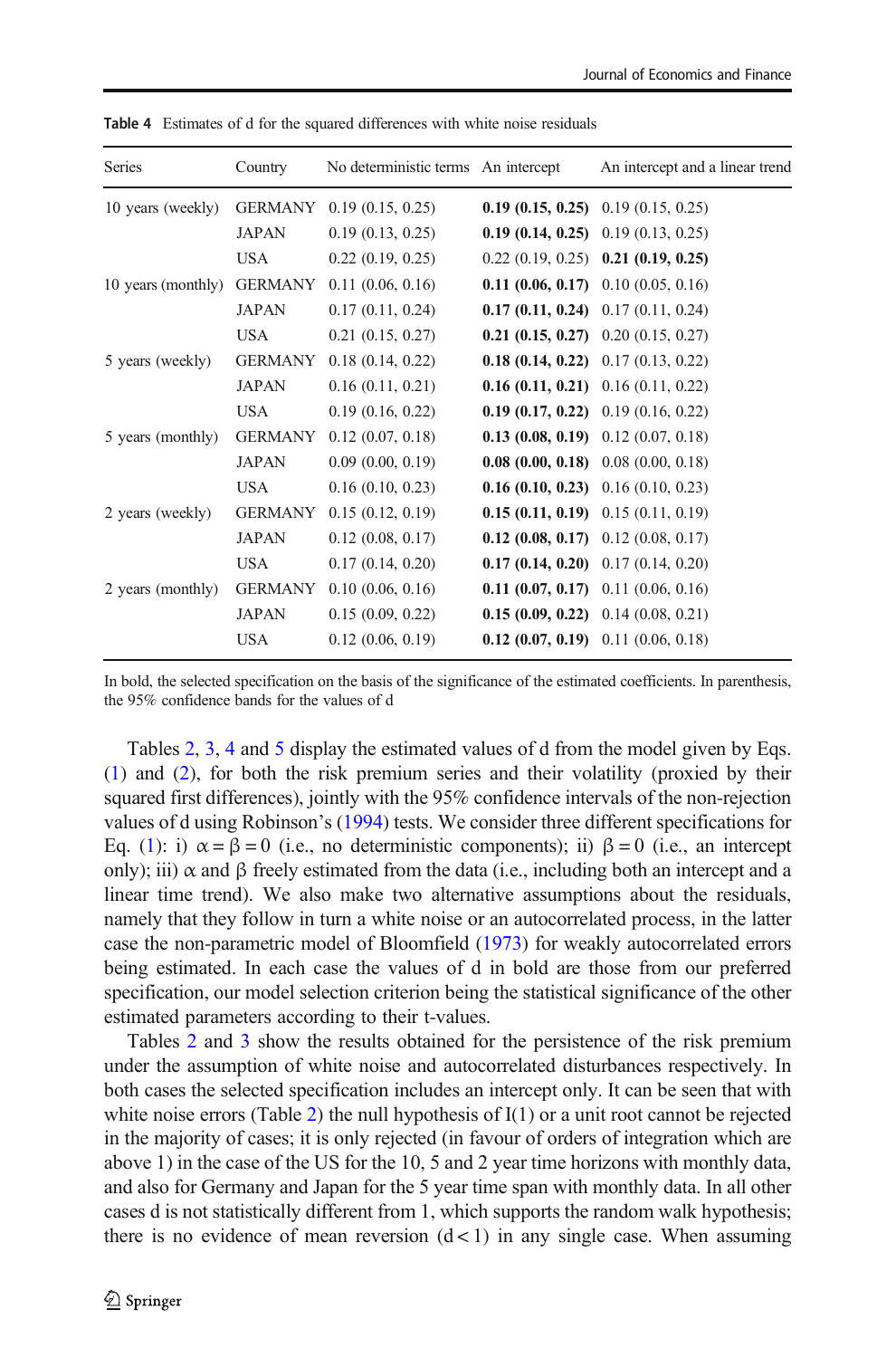| Series            | Country        | No deterministic An intercept<br>terms |                      | An intercept and a linear<br>trend |
|-------------------|----------------|----------------------------------------|----------------------|------------------------------------|
| 10 years (weekly) | <b>GERMANY</b> | 0.30(0.21, 0.40)                       | 0.29(0.21, 0.39)     | 0.29(0.21, 0.39)                   |
|                   | <b>JAPAN</b>   | 0.24(0.13, 0.37)                       | 0.24(0.14, 0.37)     | 0.23(0.13, 0.37)                   |
|                   | USA            | 0.20(0.16, 0.24)                       | 0.20(0.16, 0.24)     | 0.19(0.15, 0.24)                   |
| 10 years          | <b>GERMANY</b> | 0.17(0.06, 0.27)                       | 0.18(0.07, 0.28)     | 0.16(0.07, 0.27)                   |
| (monthly)         | <b>JAPAN</b>   | 0.21(0.09, 0.36)                       | 0.22(0.10, 0.36)     | 0.22(0.10, 0.36)                   |
|                   | <b>USA</b>     | 0.14(0.04, 0.25)                       | 0.14(0.04, 0.25)     | 0.14(0.04, 0.25)                   |
| 5 years (weekly)  | <b>GERMANY</b> | 0.34(0.26, 0.45)                       | 0.33(0.25, 0.46)     | 0.33(0.25, 0.46)                   |
|                   | <b>JAPAN</b>   | 0.21(0.13, 0.33)                       | 0.21(0.14, 0.33)     | 0.21(0.14, 0.33)                   |
|                   | USA            | 0.22(0.14, 0.33)                       | 0.22(0.14, 0.33)     | 0.22(0.14, 0.33)                   |
|                   | <b>GERMANY</b> | 0.14(0.06, 0.25)                       | 0.15(0.08, 0.25)     | 0.15(0.05, 0.26)                   |
|                   | <b>JAPAN</b>   | $0.03(-0.09, 0.22)$                    | $0.04 (-0.09, 0.20)$ | $0.04(-0.09, 0.20)$                |
|                   | <b>USA</b>     | $0.07 (-0.01, 0.16)$                   | $0.08$ (-0.01, 0.16) | $0.07 (-0.02, 0.16)$               |
| 2 years (weekly)  | <b>GERMANY</b> | 0.32(0.25, 0.40)                       | 0.31(0.25, 0.40)     | 0.31(0.24, 0.39)                   |
|                   | <b>JAPAN</b>   | 0.18(0.09, 0.26)                       | 0.19(0.09, 0.26)     | 0.19(0.09, 0.26)                   |
|                   | <b>USA</b>     | 0.19(0.15, 0.23)                       | 0.19(0.15, 0.23)     | 0.19(0.15, 0.23)                   |
| 2 years (monthly) | <b>GERMANY</b> | 0.12(0.07, 0.21)                       | 0.14(0.07, 0.22)     | 0.13(0.05, 0.22)                   |
|                   | <b>JAPAN</b>   | 0.27(0.17, 0.40)                       | 0.27(0.17, 0.39)     | 0.24(0.14, 0.39)                   |
|                   | <b>USA</b>     | 0.12(0.03, 0.21)                       | 0.12(0.03, 0.22)     | 0.10(0.02, 0.20)                   |

<span id="page-10-0"></span>Table 5 Estimates of d for the squared differenced with autocorrelated (Bloomfield) residuals

In bold, the selected specification on the basis of the significance of the estimated coefficients. In parenthesis, the 95% confidence bands for the values of d

autocorrelation in the disturbances (Table [3](#page-8-0)) the estimated values of d are slightly lower but the unit root null hypothesis can still not be rejected in any case. This I(1) behaviour is consistent with market efficiency.

Next we analyse persistence in the volatility of the risk premium (measured by its squared first differences). Tables [4](#page-9-0) and 5 report the estimated values of d with their confidence bands, again for the two cases of white noise and autocorrelated errors respectively. The two sets of results are very similar, most of the values of d lying in the interval (0, 0.5) and implying stationary long-memory behaviour. There are only two cases when the I(0) hypothesis of short memory cannot be rejected, namely for Japan

| Monthly data     | N. of breaks | 1st break | 2nd break | 3rd break | 4rd break |
|------------------|--------------|-----------|-----------|-----------|-----------|
| 10 year          | 2            | 1974 m09  | $1997$ m1 |           |           |
| 5 year           | 3            | 1981 m11  | 1997 m05  | 2007 ml   |           |
| 2 year           | 4            | 1982 m11  | 1989 m04  | 1997 m06  | 2008 m03  |
| 10 year $(Vol.)$ |              | 1974 m7   |           | -         |           |
| $5$ year (Vol.)  |              | 2003 m09  |           | -         |           |
| $2$ year (Vol.)  |              | 2003 m10  |           | -         |           |
|                  |              |           |           |           |           |

Table 6 Break dates using the Bai and Perron [\(2003](#page-13-0)) and Gil-Alana [\(2008\)](#page-13-0) tests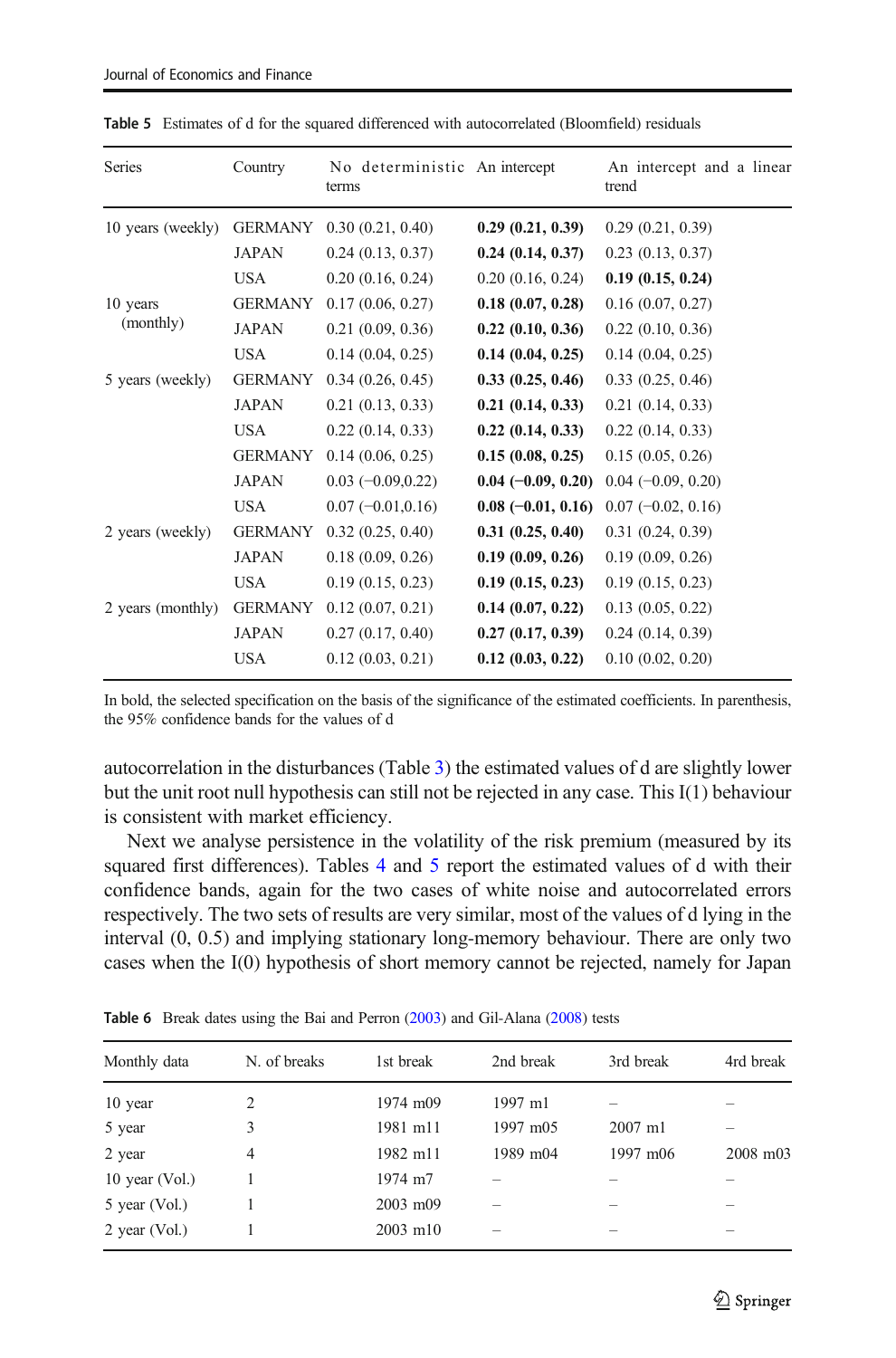| Monthly data  | 1st subs.                                                  | 2nd subs.        | 3rd subs.                       | 4th subs.           | 5th subs.                |
|---------------|------------------------------------------------------------|------------------|---------------------------------|---------------------|--------------------------|
| 10 year       | $1.17(1.06, 1.32)$ $1.16(1.05, 1.31)$                      |                  | 1.20(1.09,<br>1.35)             |                     |                          |
| 5 year        | 1.09(0.98, 1.23)                                           | 1.23(1.10, 1.42) | 1.17(1.05,<br>1.32)             | 1.23(1.08,<br>1.45) |                          |
| 2 year        | 1.16(0.93, 1.52)                                           | 1.22(0.97, 1.55) | 1.20(1.09,<br>1.37)             | 1.14(1.03,<br>1.30) | 1.05(0.91,<br>1.25)      |
|               | 10 year (Vol.) $0.03$ (-0.07, 0.17) 0.22 (0.15, 0.30)      |                  | $\overline{\phantom{m}}$        |                     |                          |
| 5 year (Vol.) | $0.17(0.10, 0.26)$ $0.20(0.08, 0.38)$                      |                  | $\hspace{0.1mm}-\hspace{0.1mm}$ |                     |                          |
|               | 2 year (Vol.) 0.21 (0.11, 0.33) 0.05 ( $-0.04$ , 0.18) $-$ |                  |                                 |                     | $\overline{\phantom{a}}$ |

<span id="page-11-0"></span>Table 7 Estimates of d for each subsample: White noise errors

and the US with a 5-year span and monthly data. We also find a significant time trend in the case of the US with a 10-year span and monthly data.

Finally, we consider the possibility of structural breaks. Given the similarity between the monthly and the weekly results for d for all series and the fact that the US is the largest economy with the longest time span, we decided to focus on the US case at the monthly frequency with 10-year, 5-year and 2-year spans. Specifically, we carry out the Bai and Perron ([2003](#page-13-0)) and Gil-Alana's [\(2008\)](#page-13-0) tests for multiple breaks. Both suggest the presence of two, three and four breaks for the monthly data over a 10, 5 and 2-year span respectively. The specific break dates are displayed in Table [6](#page-10-0) and are the following: 1974 m09 and 1997 m11 for the 10-year span; 1981 m11, 1997 m05 and 2007 m1 for the 5-year span, and 1982 m11, 1989 m04, 1997 m06 and 2008 m03 for the 2-year span, and broadly coincide with the 1973–74 oil crisis, the early US 1980s recession resulting from the Fed's contractionary monetary policy, the 1997 Asian financial crisis, and the 2007 global financial crisis. One of the detected breaks in the 2 year sample corresponds to the 1998 Savings and Loan crisis. As for the volatility series, a single break is detected, in 1974 for the 10-year sample, and in 2003 for the other two.

| Monthly data 1st subs. |                      | 2nd subs.               | 3rd subs.            | 4th subs.            | 5th subs.           |
|------------------------|----------------------|-------------------------|----------------------|----------------------|---------------------|
| 10 year                | 0.95(0.77, 1.14)     | 0.86(0.73, 1.01)        | 1.06(0.93,<br>1.26)  |                      |                     |
| 5 year                 | 0.88(0.73, 1.09)     | 0.92(0.78, 1.09)        | 1.11(0.91,<br>1.40)  | 0.94(0.73,<br>1.33)  |                     |
| 2 year                 | 0.71(0.48, 1.06)     | 0.56(0.21, 1.17)        | 1.08 (0.95,<br>1.25) | 1.04 (0.85,<br>1.31) | 0.75(0.53,<br>1.02) |
| 10 year<br>(Vol.)      | $-0.07(-0.24, 0.22)$ | 0.14(0.03, 0.27)        |                      |                      |                     |
| 5 year (Vol.)          | 0.19(0.07, 0.38)     | $-0.02$ (-0.16, 0.17) - |                      |                      |                     |
| 2 year $(Vol.)$        | 0.17(0.04, 0.36)     | $0.03(-0.12, 0.24)$ –   |                      |                      |                     |

Table 8 Estimates of d for each subsample: White noise errors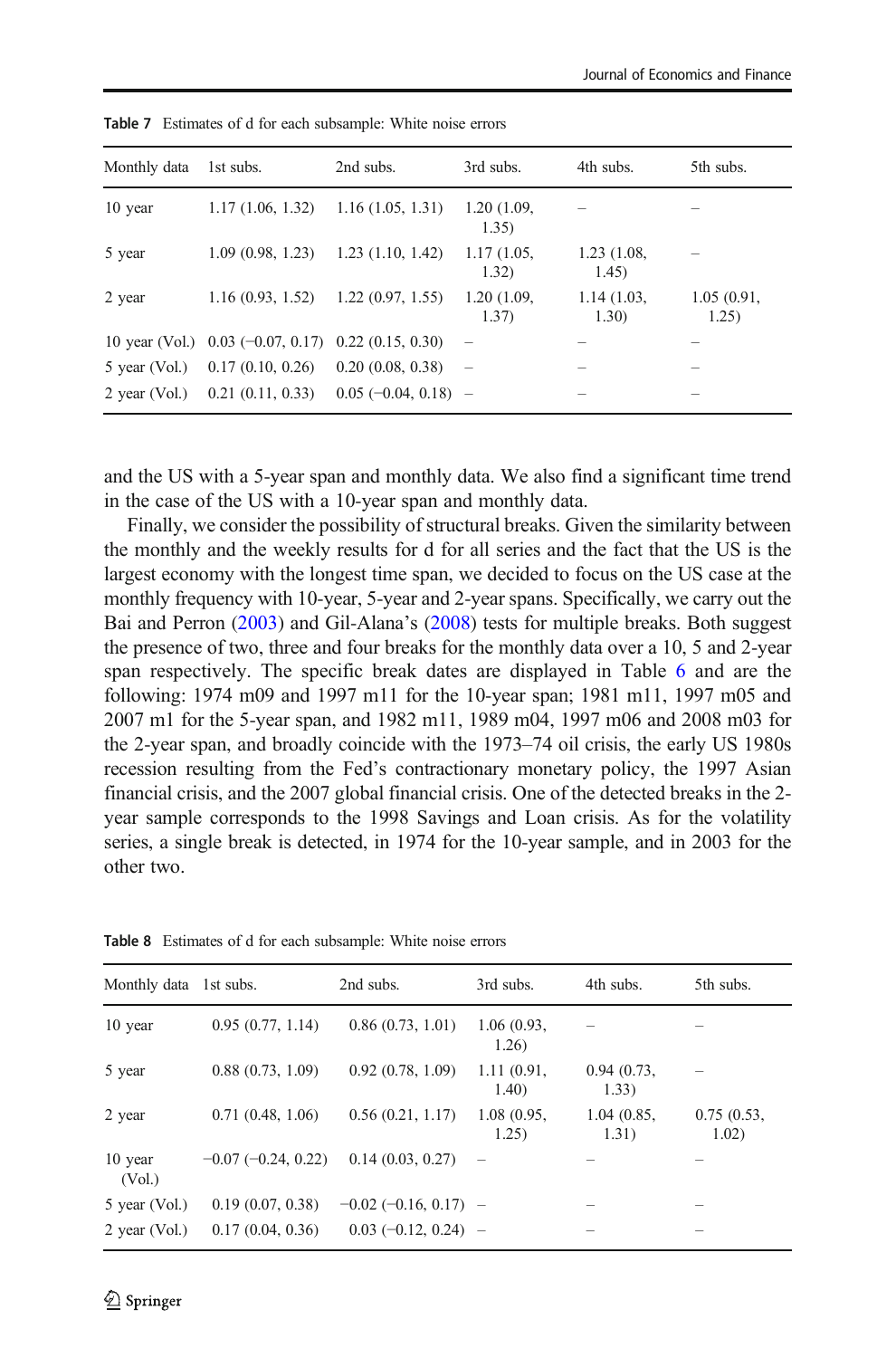Having detected some breaks in the series of interest, we re-estimate the differencing parameter d for each of the subsamples to see if it has changed over time. Its estimated values for both the risk premium and its volatility under the alternative assumptions of white noise and autocorrelated residuals are reported in Tables [7](#page-11-0) and [8](#page-11-0) respectively. In the former case (see Table [7](#page-11-0)) there is no evidence of mean reversion in the risk premium, and a slight increase in persistence in the second and third subsamples. As for volatility, there is a sizeable increase in the case of the 10-year sample, a slight one in the case of the 5-year sample, and a decrease in the case of the 2-year one.

When allowing for autocorrelation in the residuals (see Table [8](#page-11-0)), the values of d are generally smaller though the confidence intervals are much wider, such that the I(1) hypothesis cannot be rejected in any single case. Thus, once more, there is no evidence of mean reversion in the risk premium. As for volatility, its persistence increases in the case of the 10-year sample, and a decrease in the other two.

# 5 Conclusions

The CAPM is still the most popular model for analysing the relationship between risk and return. This paper provides evidence on the degree of persistence of one of its key components, namely the market risk premium, as well as its volatility. The analysis applies fractional integration methods to data for the US, Germany and Japan, and for robustness purposes considers different time horizons (2, 5 and 10 years) and frequencies (monthly and weekly). The empirical findings in most cases imply that the market risk premium is a highly persistent variable which can be characterized as a random walk process, whilst its volatility is less persistent and exhibits stationary longmemory behaviour. There is also evidence that in the case of the US the degree of persistence has changed as a results of various events such as the 1973–74 oil crisis, the early 1980s recession resulting from the Fed's contractionary monetary policy, the 1997 Asian financial crisis, and the 2007 global financial crisis; this is confirmed by both endogenous break tests and the associated subsample estimates. Market participants should take this evidence into account when designing their investment strategies.

Acknowledgments Prof. Luis A. Gil-Alana gratefully acknowledges financial support from the MINEIC-AEI-FEDER ECO2017-85503-R project from 'Ministerio de Economía, Industria y Competitividad' (MINEIC), `Agencia Estatal de Investigación' (AEI) Spain and `Fondo Europeo de Desarrollo Regional' (FEDER). He and Dr. Miguel Martin-Valmayor also acknowledge financial support from an internal Project of the Universidad Francisco de Vitoria.

Open Access This article is licensed under a Creative Commons Attribution 4.0 International License, which permits use, sharing, adaptation, distribution and reproduction in any medium or format, as long as you give appropriate credit to the original author(s) and the source, provide a link to the Creative Commons licence, and indicate if changes were made. The images or other third party material in this article are included in the article's Creative Commons licence, unless indicated otherwise in a credit line to the material. If material is not included in the article's Creative Commons licence and your intended use is not permitted by statutory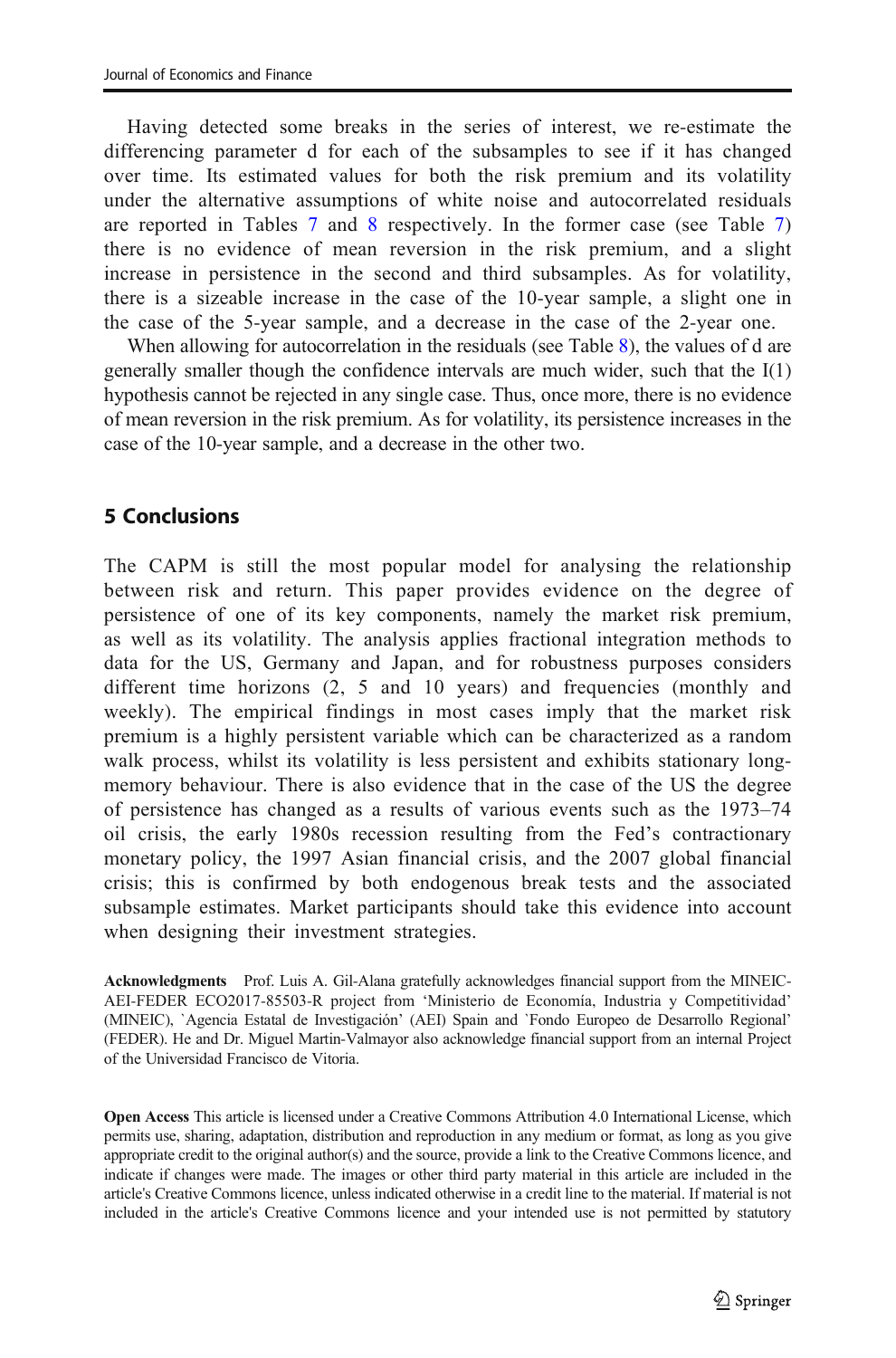<span id="page-13-0"></span>regulation or exceeds the permitted use, you will need to obtain permission directly from the copyright holder. To view a copy of this licence, visit [http://creativecommons.org/licenses/by/4.0/](https://doi.org/).

### References

- Andersen, T. G., Bollerslev, T., Diebold, F. X. and Wu, J. (2006). Realized beta: persistence and predictability, in advances in econometrics: econometric analysis of economic and financial time series in honor of R.F. Engle and C.W.J. Granger (Ed.) T. Fomby, JAI Press, Greenwich, CT: 1–40
- Azeredo F (2014) The equity premium: a deeper puzzle, Ann. Finance 10:347–373. [https://doi.org/10.1007](https://doi.org/10.1007/s10436-014-0248-7) [/s10436-014-0248-7](https://doi.org/10.1007/s10436-014-0248-7)

Bai J, Perron P (2003) Computation and analysis of multiple structural change models. J Appl Econ 18:1–22 Bloomfield P (1973) An exponential model in the spectrum of a scalar time series. Biometrika 60:217–226

- Bollerslev T, Osterrieder D, Sizova N, Tauchen G (2013) Risk and return: long-run relations, fractional cointegration, and return predictability. J Financ Econ 108(2):409–424. [https://doi.org/10.1016/j.](https://doi.org/10.1016/j.jfineco.2013.01.002) [jfineco.2013.01.002](https://doi.org/10.1016/j.jfineco.2013.01.002)
- Campbell JY (2007) Estimating the equity premium, NBER working Papers from National Bureau of economic research (NBER) n.13423
- Chan WH and Feng L (2008) Extreme news events, long-memory volatility, and time varying risk premia in stock market returns. Available at SSRN: <https://ssrn.com/abstract=1183173>
- Chang-Jin K, Morley JC, Nelson CR (2004) Is there a positive relationship between stock market volatility and the equity premium? J Money, Credit, Bank 36(3):339–360
- Damodaran, A. (2018) Equity risk premiums (ERP): determinants, estimation and implications The 2018 Edition". Available at SSRN: <https://ssrn.com/abstract=3140837>
- Dimson E, Marsh P, Staunton M (2006) The worldwide equity premium: a smaller puzzle. SSRN Working Paper No 891620
- Fama EF, French KR (2002) The equity risk premium. J Financ 57(2):637–659
- Fama EF, MacBeth J (1973) Risk, return, and equilibrium: empirical tests. J Polit Econ 81(3):607–636
- Fernandez P (2015) CAPM: an absurd model. Business Valuation Review: Spring 2015 34(1):4–23
- Fernandez P (2019) CAPM: An absurd model. <https://ssrn.com/abstract=2505597>
- Fernandez, P., M. Martinez and I. Fernández Acín (2019) Market risk premium and risk-free rate used for 69 countries in 2019: a survey (March 23, 2019). Available at SSRN: <https://ssrn.com/abstract=3358901>. Previous surveys: [http://ssrn.com/abstract=1344209;](https://ssrn.com/abstract=3358901) [http://ssrn.com/abstract=1606563](https://ssrn.com/abstract=3358901); [http://ssrn.](https://ssrn.com/abstract=3358901) [com/abstract=1609563](https://ssrn.com/abstract=3358901); [http://ssrn.com/abstract=1822182](https://ssrn.com/abstract=3358901); [http://ssrn.com/abstract=1805852;](https://ssrn.com/abstract=3358901) [http://ssrn.](https://ssrn.com/abstract=3358901) [com/abstract=2084213](https://ssrn.com/abstract=3358901); [http://ssrn.com/abstract=914160;](https://ssrn.com/abstract=3358901) [http://ssrn.com/abstract=1609563;](https://ssrn.com/abstract=3358901) [https://ssrn.](https://ssrn.com/abstract=3358901) [com/abstract=2598104;](https://ssrn.com/abstract=3358901) [https://ssrn.com/abstract=2776636;](https://ssrn.com/abstract=3358901) [https://ssrn.com/abstract=2954142](https://ssrn.com/abstract=3358901); [https://ssrn.com/abstract=3155709](https://ssrn.com/abstract=3358901)
- Gil-Alana LA (2008) Fractional integration and structural breaks at unknown periods of time. J Time Ser Anal 29(1):163–185
- Gordon, M. (1962), The investment, financing and valuation of the corporation, Homewood, IL. Irwin
- Graham JR and Harvey CR (2018) The equity risk premium in 2018. Available at SSRN: [https://ssrn.](https://ssrn.com/abstract=3151162) [com/abstract=3151162](https://ssrn.com/abstract=3151162)
- Groenendijk M., Engelbrecht H. and Van Baardwijk R. (2019). Equity market risk premium. KPMG. [https://assets.kpmg/content/dam/kpmg/nl/pdf/2019/advisory/equity-market-risk-premium-research](https://assets.kpmg/content/dam/kpmg/nl/pdf/2019/advisory/equity-market-risk-premium-research-summary-31032019.pdf)[summary-31032019.pdf](https://assets.kpmg/content/dam/kpmg/nl/pdf/2019/advisory/equity-market-risk-premium-research-summary-31032019.pdf)
- Hsiao C, Wan SK (2011) Comparison of forecasting methods with an application to predicting excess equity premium. Math Comput Simul 81(7):1235–1246. <https://doi.org/10.1016/j.matcom.2010.03.010>
- Jacobs MT, Shivdasani A (2012) Do you know your cost of capital? In: Harvard Business Review 7(8):118– 124
- Jacquier E, Kane A, Marcus AJ (2005) Optimal estimation of the risk. Premium for the long run and asset allocation: a case of compounded estimation risk. In: Journal of Financial Econometrics 3(1):37–55
- Levi Y, Welch I (2017) Best practice for cost-of-capital estimates. J Financ Quant Anal 52:2,427–2,463
- Mehra R, Prescott EC (1985) The equity premium: a puzzle. J Monet Econ 15(2):145–161
- Robinson PM (1994) Efficient tests of nonstationary hypotheses. J Am Stat Assoc 89:1420. [https://doi.](https://doi.org/10.2307/2291004) [org/10.2307/2291004](https://doi.org/10.2307/2291004)
- Ross SA, Westerfield RW, Jaffe JF (2010) Corporate finance, 9th edn. McGraw-Hill